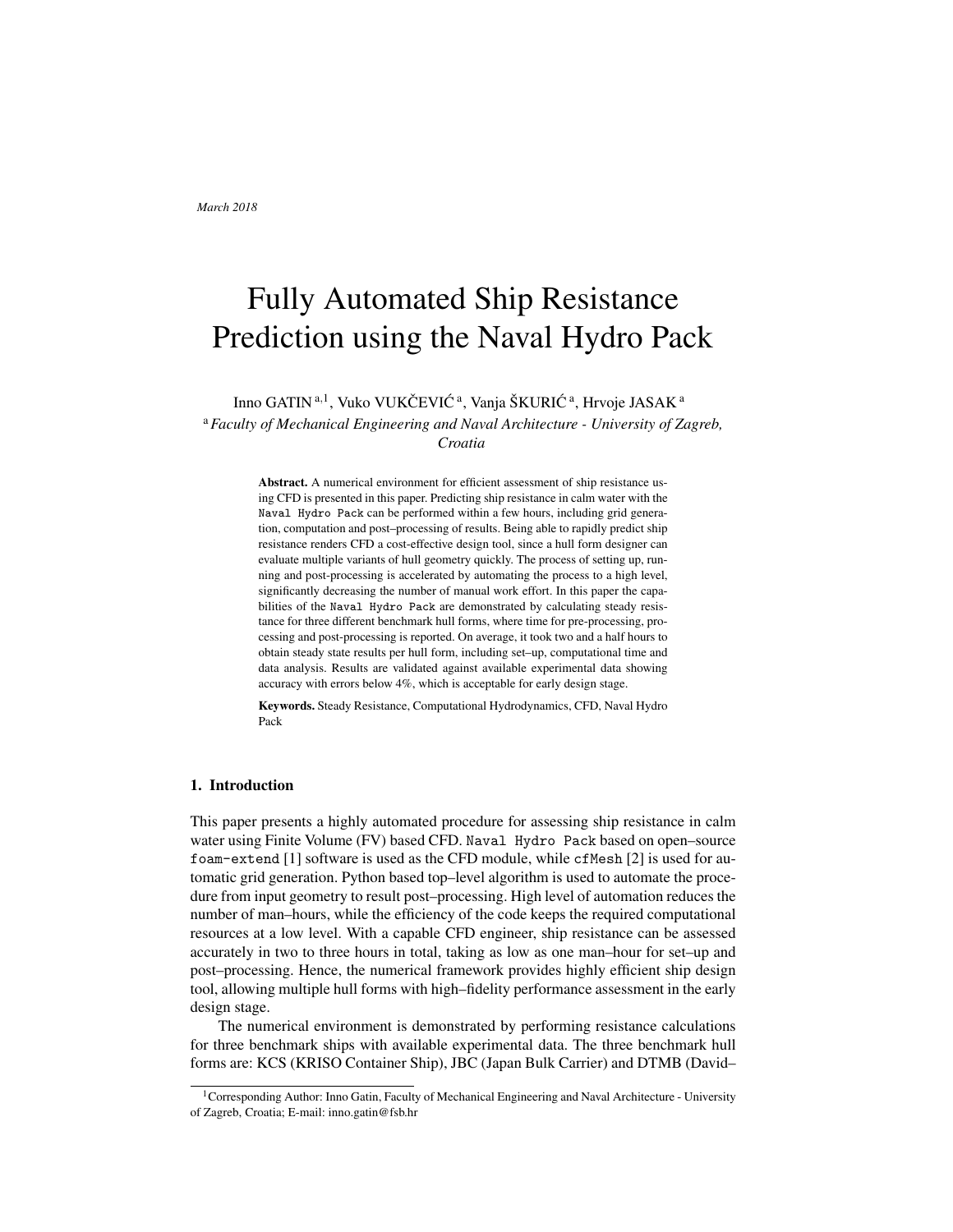Taylor Model Basin) 5512 hull. Results are compared to experimental values showing the accuracy of the developed numerical framework. Additionally, required man–hours and computational time is reported with a break–down from pre–processing to post– processing.

# 2. Numerical Framework

The numerical framework enabling rapid steady–state ship resistance calculation comprises the following:

- 1. Pre–processing:
	- A Python based automated set–up and execution system code is developed which automatises the entire process with minimum input parameters. The environment is optimised for displacement hulls,
	- cfMesh open–source software is used for automatic grid generation, where years of experience and best practice are employed to generate a good quality near-hull computational grid,
	- A special mesh assembly procedure has been developed where a combination of different foam-extend software utilities is used to extrude the computational grid in order to obtain a sufficiently large computational domain, while keeping the cell count acceptably low,
	- Simulation is set–up automatically using Python, where best–practice settings are employed to obtain high accuracy and performance.
- 2. Processing:
	- The flagship numerical solver of the Naval Hydro Pack called navalFoam is used for the CFD simulation. The details regarding the numerical solver and the Naval Hydro Pack are given below.
- 3. Post–processing:
	- Python based post–processing code is used to extract ship resistance, and to generate wake field plots in the propeller plane.

## *2.1. Numerical Model*

A two–phase, incompressible, viscous and turbulent flow is governed by the continuity and momentum equation [4]:

$$
\nabla \bullet \mathbf{u} = 0, \tag{1}
$$

$$
\frac{\partial \mathbf{u}}{\partial t} + \nabla \bullet ((\mathbf{u} - \mathbf{u}_M) \mathbf{u}) - \nabla \bullet (\nu_e \nabla \mathbf{u}) = -\frac{1}{\rho} \nabla p_d.
$$
 (2)

In Eqs. 1 and 2, **u** presents the velocity field,  $\mathbf{u}_M$  denotes the velocity of the numerical grid [3],  $v_e$  stands for effective kinematic viscosity comprising kinematic fluid velocity and turbulent viscosity.  $\rho$  denotes the phase–wise fluid density field, while  $p_d$  stands for dynamic pressure, defined as:  $p_d = p - \rho g \cdot x$ . Here, g and x present the constant gravitational acceleration and radii vector, respectively.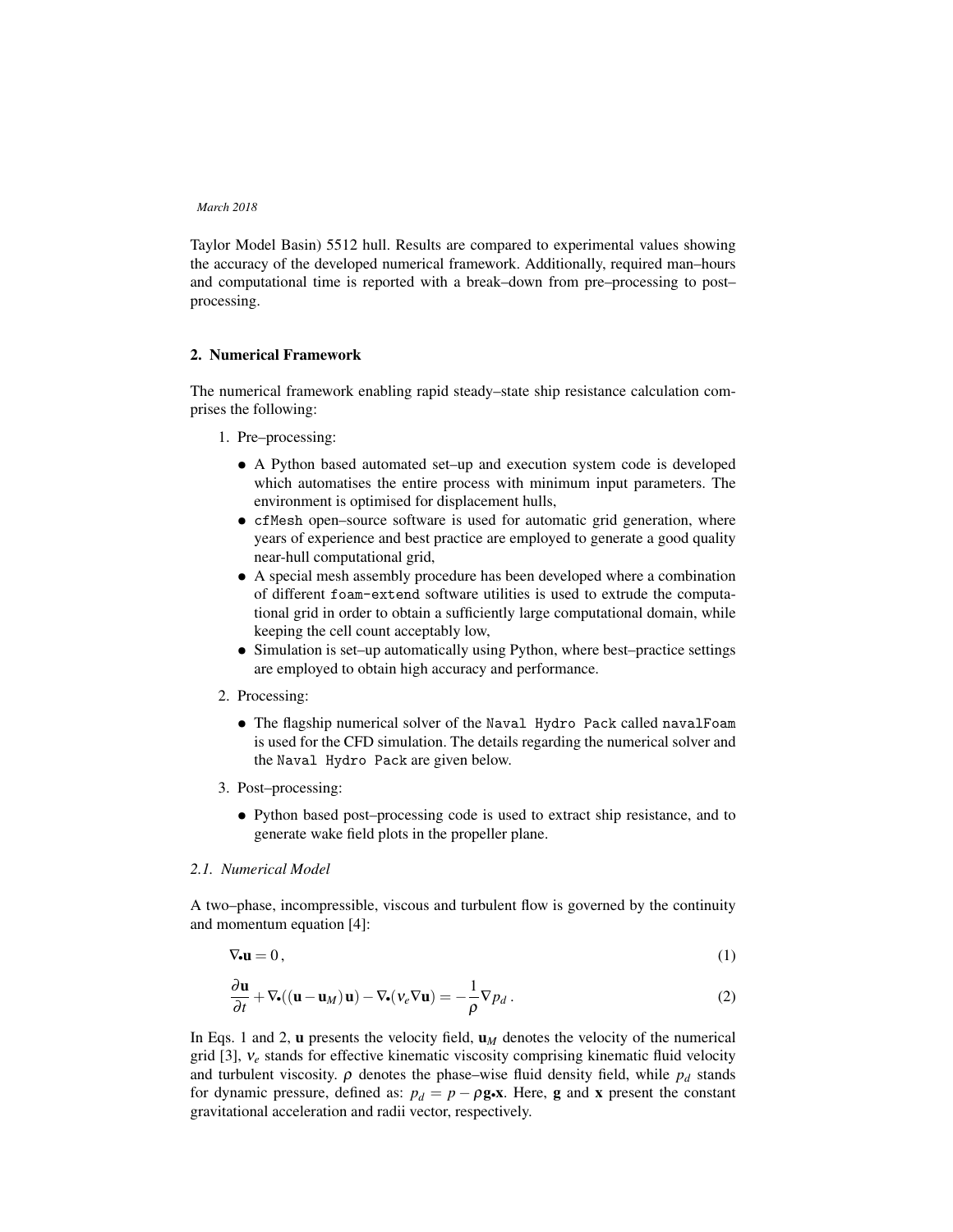The free surface dividing the two phases is convected using the Volume of Fluid (VOF) method, where the interface compression strategy is employed following [5]:

$$
\frac{\partial \alpha}{\partial t} + \nabla_{\bullet}(\mathbf{u}\alpha) + \nabla_{\bullet}(\mathbf{u}_r \alpha (1 - \alpha)) = 0, \qquad (3)
$$

where  $\alpha$  stands for the water volume fraction and  $\mathbf{u}_r$  is the interface–normal compression velocity.

In the Naval Hydro Pack, free surface discontinuities are treated with specialised interface–corrected discretisation schemes based on the Ghost Fluid Method (GFM) [4]. The GFM produces in a one–cell sharp interface with respect to dynamic pressure and density fields, mitigating problems related to non–physical smearing of the interface and spurious air velocities. In order to calculate dynamic sinkage and trim, rigid body motion equations are integrated in quasi–time until convergence. A geometric integration method is used to evolve the rigid body motion equations [6] while Lagrange multipliers are employed to confine the remaining degrees of freedom. In order to accelerate the convergence of dynamic sinkage and trim, artificial damping is added for the relevant degrees of freedom corresponding to critical damping of the oscillatory system. For turbulence modelling, *k*–ω SST turbulence model is used.

# 3. Numerical Simulations

Prediction of calm water resistance for three benchmark hull forms is presented in this section, comprising grid generation, result comparison and man–hours and computational time requirements. All simulations are performed on 64 cores of Intel Xeon Processors, E5-2637 v3, 15M Cache, 3.50 GHz, while a desktop PC is used for generating computational grids.

Tab. 1 shows ship characteristics for the KCS, JBC and DTMB 5512 hull forms in full scale, where  $\lambda$  denotes the model scale. All simulations are performed in model scale to permit direct comparison with the experiment. Experimental values for KCS and JBC are found on the website of Tokyo 2015: A Workshop on CFD in Ship Hydrodynamics [7]. The experimental values for the DTMB 5512 hull are taken from the web site of the Iowa Institute of Hydraulic Research [8].

| <b>rapic 1.</b> Simp characteristics |            |            |                  |  |  |  |
|--------------------------------------|------------|------------|------------------|--|--|--|
| Item                                 | <b>KCS</b> | <b>JBC</b> | <b>DTMB 5512</b> |  |  |  |
| $L_{pp}$ , m                         | 230        | 280        | 142              |  |  |  |
| $\nabla, m^3$                        | 52030.0    | 178369.9   | 8702.7           |  |  |  |
| V, kt                                | 24         | 14.5       | 14.6             |  |  |  |
| F,                                   | 0.26       | 0.142      | 0.201            |  |  |  |
| λ                                    | 31.6       | 40         | 46.6             |  |  |  |

Table 1. Ship characteristics

# *3.1. Grid Generation*

Computational grids are generated based on the surface mesh and input ship data such as length, beam, draught, depth and forward speed. Hull geometry needs to be prepared in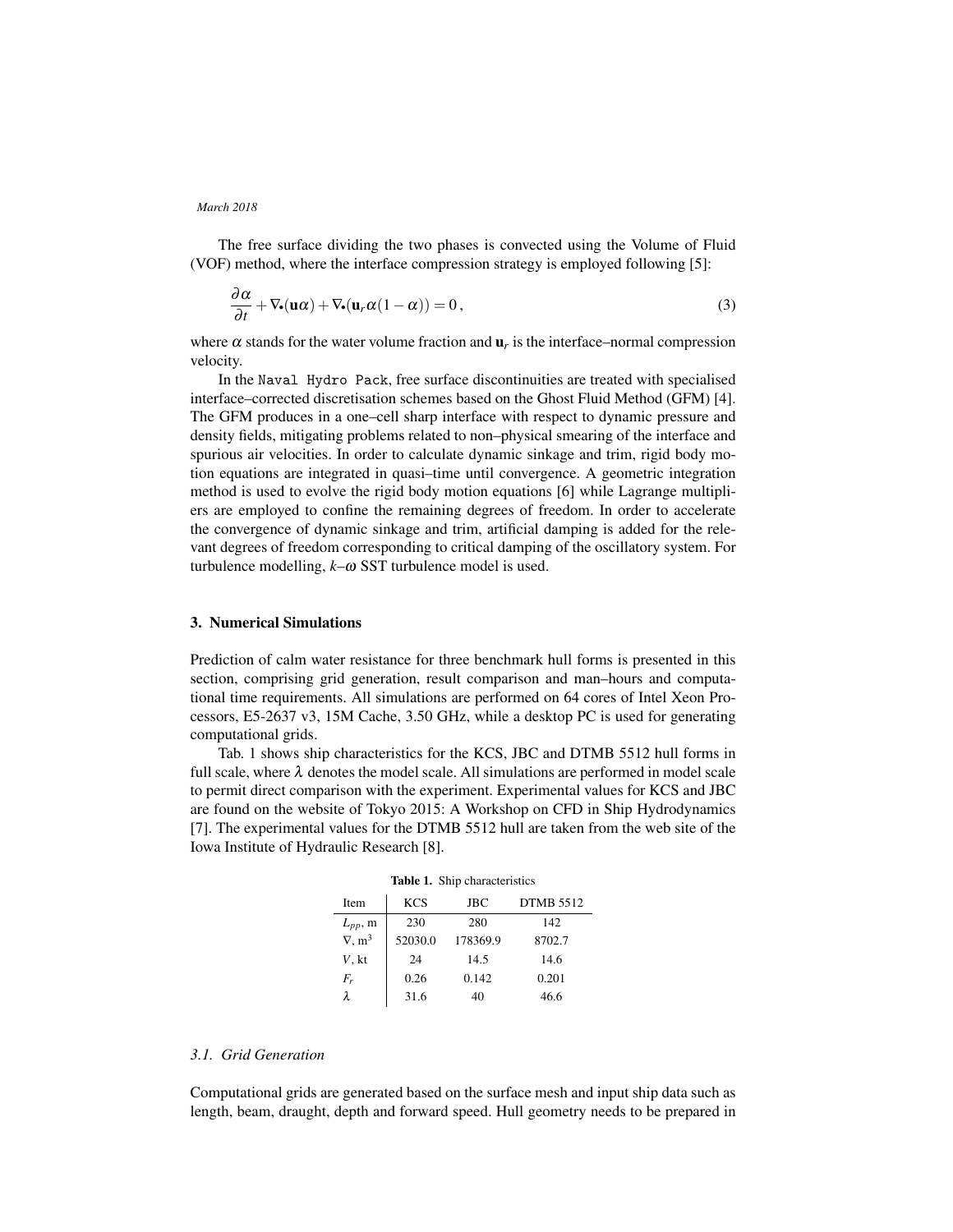the stereolitography (.STL) format, adhering to the coordinate system used by the grid generation algorithm. Tab. 2 shows basic grid information for the three benchmark hulls, including the computational time needed for grid generation. Figs. 1, 2 and 3 show a view of the computation grids for KCS, JBC and DTMB 5512 model, respectively.

|               | <b>KCS</b> | JBC.    | <b>DTMB 5512</b> |
|---------------|------------|---------|------------------|
| No. Cells     | 1609281    | 1733267 | 2219751          |
| No. Hexahedra | 1576009    | 1699753 | 2183431          |
| CPU Time, min | 10         |         | 13               |

Table 2. Grid characteristics and computational time for grid generation.



Figure 1. Computational grid for the KCS model.



Figure 2. Computational grid for the JBC model.



Figure 3. Computational grid for the DTMB 5512 model.

## *3.2. Numerical Results*

The numerical framework automatically averages the steady state items such as resistance, dynamic sinkage and dynamic trim. In addition, iterative numerical uncertainties are reported for all items, which are calculated as the amplitude of result oscillation during last 200 iterations [11]. No grid convergence study is performed for these cases since this is computationally expensive and prohibitive for industrial applications. Instead, the numerical framework has been verified in the past on similar cases [11], where numerical uncertainty intervals overlap with experimental results proving the validity of the method. Convergence of the total resistance coefficient  $C<sub>t</sub>$  for the three hull forms is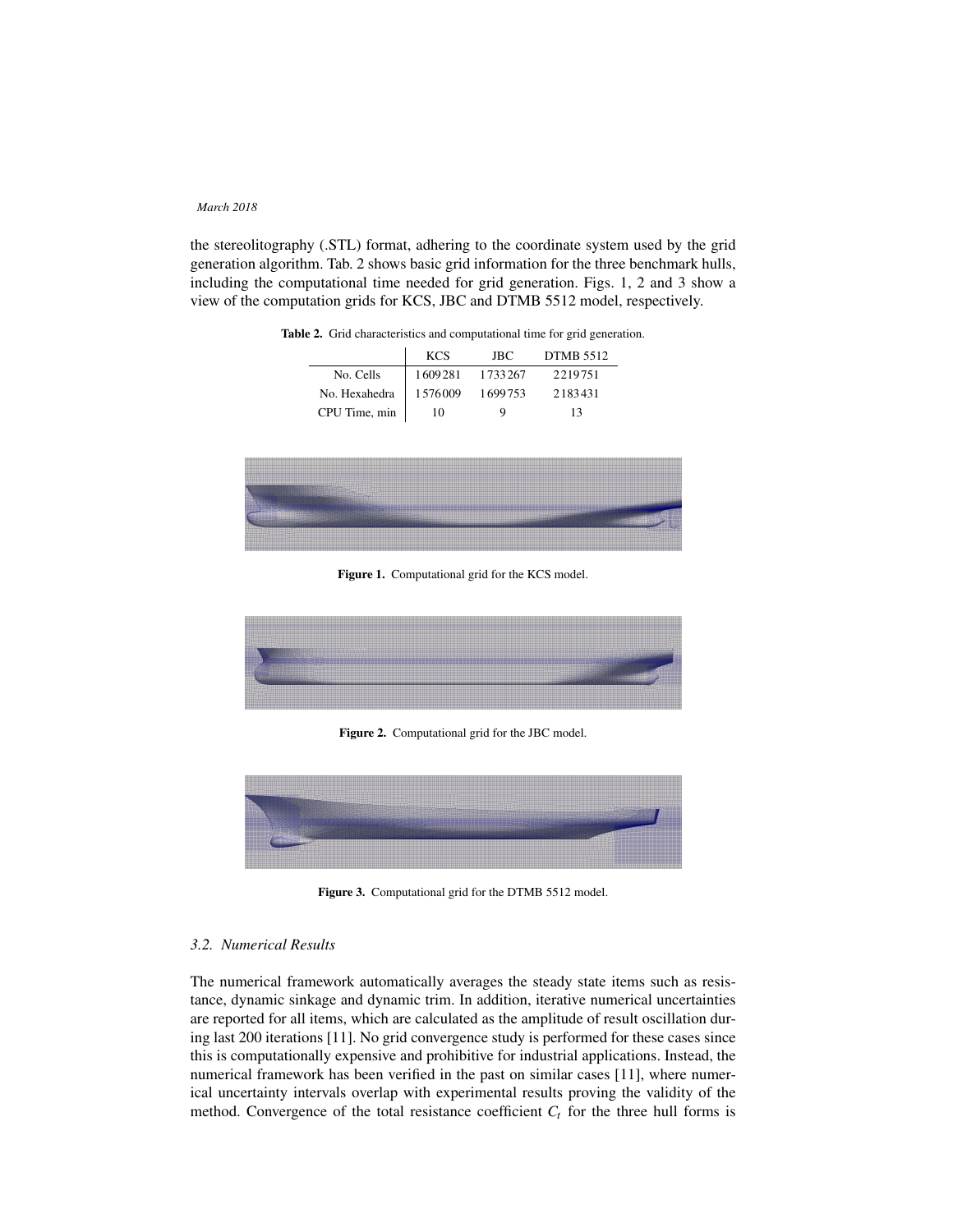shown in Fig. 4. Apart from the numeric results, propeller plane wake field plots conforming to ITTC standards [10] are automatically generated, giving basic information for preliminary propeller design.

Results for all three hull forms with numerical uncertainties and comparison to experimental results are shown in Tab. 3. Here,  $C_t$  is the total resistance coefficient, ∆ denotes the numerical uncertainty of the item, *EFD* denotes the experimental values,  $E_{rr}$  denotes the error with respect to experimental values calculated as  $E_{rr}$  =  $(x_{EFD} - x)/x_{EFD}$ , where *x* denotes a general variable.  $\sigma$  denotes the dynamic sinkage in full scale, while  $\tau$  denotes dynamic trim (positive for bow up). Resistance results are within 4% of experimental values, which is acceptable accuracy from ship design point of view. For KCS and JBC the dynamic sinkage and trim are well predicted, with errors below 7 cm and 0.02  $^o$ , respectively. For the DTMB 5512 hull, there is a discrepancy between experimental results for dynamic sinkage and trim available in [8] and [9], hence the comparison is omitted.

Figs. 5, 6 and 7 show axial flow coefficients graphs in the propeller plane for KCS, JBC and DTMB 5512 hull, respectively, automatically generated by the post–processing module. It can be seen from the plots that DTMB 5512 has the most slender form, followed by KCS. Being a bulk carrier, JBC exhibits high flow coefficients, with clearly visible hook vortices.



Figure 4. Convergence of total resistance for KCS, JBC and DTMB 5512.

#### *3.3. Man–Hours and Computational Time*

The objective of this work is to minimise the amount of man–hours and computational time needed to predict ship steady resistance using CFD. In that respect, this section presents the amount of man–hours and computational time spent for each of the benchmark hull forms, with a break–down to pre–processing, processing and post–processing.

Tab. 4 shows the man–hours break–down for individual hull forms and in total. In average, it took 1:07 man–hours for pre and post–processing per hull form. In order to establish the total time needed to get the steady resistance results, computational time for each hull form is presented in Tab. 5. It took 1:11 hours on average to converge the results on the modest cluster, while the grid generation took only 11 minutes.

The summary of the required time to obtain results for individual hulls is presented in Tab. 6. Average time needed to obtain steady resistance results for one hull form is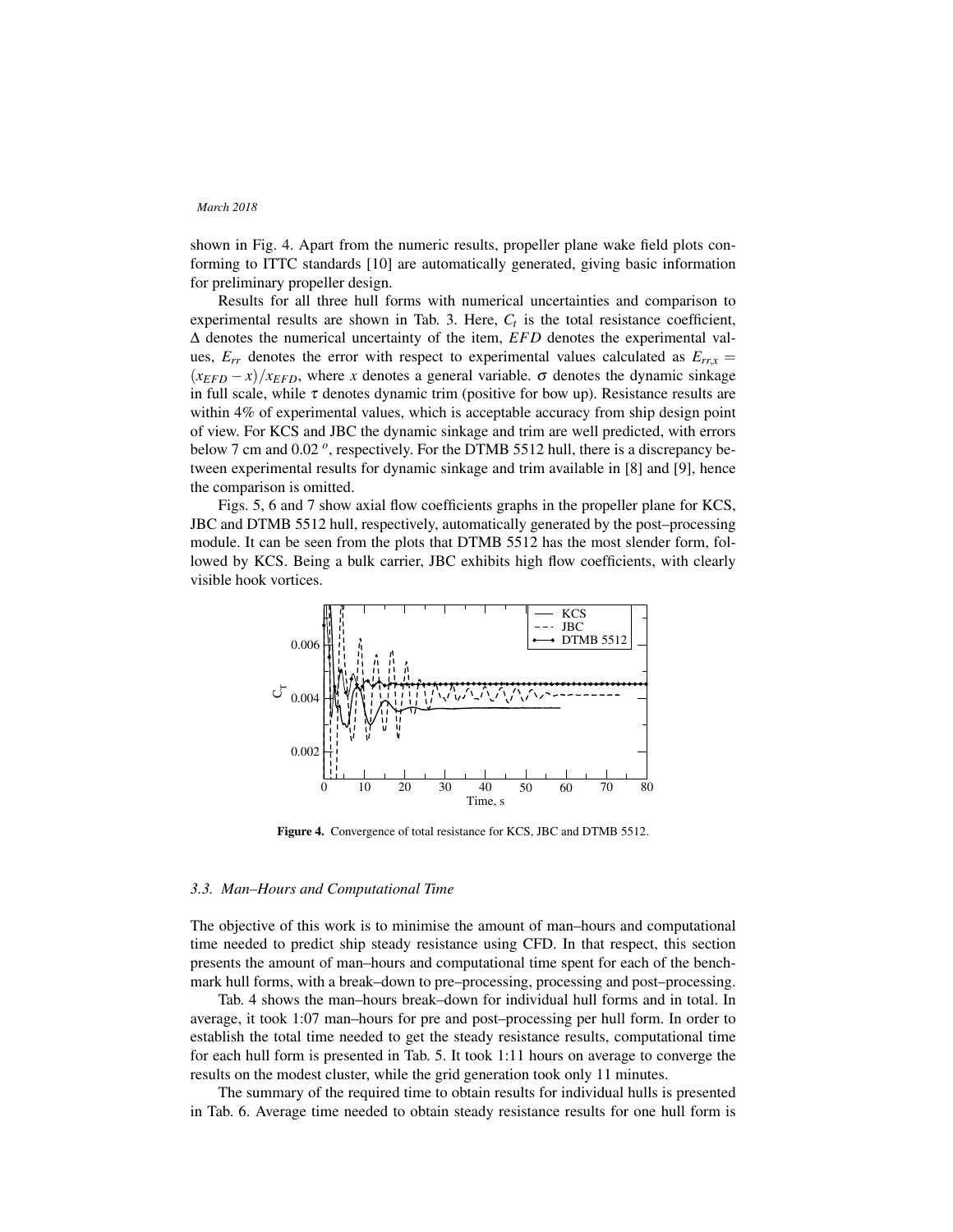| <b>Item</b>                 | <b>KCS</b>           | <b>JBC</b>            | <b>DTMB 5512</b>      |
|-----------------------------|----------------------|-----------------------|-----------------------|
| $C_t \times 10^3$           | 3.64                 | 4.13                  | 4.54                  |
| $\Delta C_t \ge 10^3$       | 0.005                | 0.009                 | 0.011                 |
| $C_{t,EFD}$ x $10^3$        | 3.711                | 4.29                  | 4.50                  |
| $E_{rr,Ct}$ , %             | 1.9                  | 3.7                   | $-0.9$                |
| $\sigma$ , m                | $-0.441$             | $-0.31$               | $-0.08$               |
| $\Delta \sigma$ , m         | $1.0 \times 10^{-5}$ | $3.75 \times 10^{-5}$ | $5.7 \times 10^{-5}$  |
| $\sigma$ <sub>EFD</sub> , m | $-0.445$             | $-0.24$               | N/A                   |
| $E_{rr,\sigma}$ , m         | 0.004                | 0.07                  | N/A                   |
| $\tau$ , $^o$               | 0.182                | 0.104                 | 0.21                  |
| $\Delta \tau$ , $^o$        | $2.4 \times 10^{-5}$ | $1.2 \times 10^{-5}$  | $1.05 \times 10^{-5}$ |
| $\tau_{EFD}$ , $^{o}$       | 0.169                | 0.103                 | N/A                   |
| $E_{rr,\tau}$ , $^o$        | $-0.013$             | $-0.001$              | N/A                   |

Table 3. Simulation results with comparison to experimental data.



Figure 5. Propeller plane wake field for KCS.

Figure 6. Propeller plane wake field for JBC.

60°

 $20^{\circ}$ 

 20.  $0^+$ 

two and a half hours, including man–hours and computational time. In total, it takes 7 hours and 26 minutes to pre–process, simulate and post–process three hull forms, with the assumption that all processes are performed back–to–back. In reality, a CFD engineer can pre–process the second hull form while the first is being simulated, which reduces the overall time. Even if the engineer waits until all simulations are completed, three hull forms can be numerically evaluated in one day with modest computational resources. In practical ship design process, this means that at least three different hull geometry options can be tested in a single working day using CFD.

Table 4. Break–down of man–hours spent on individual hull forms.

|                                | <b>KCS</b>  |      | JBC DTMB 5512 | Average | Total |
|--------------------------------|-------------|------|---------------|---------|-------|
| Pre-processing, h              | $\mid$ 0:25 | 0:46 | 0:48          | 0:39    | 1:59  |
| Post-processing, $h \mid 0:36$ |             | 0:30 | 0:18          | 0:28    | 1:24  |
| Total, h                       | 1:01        | 1:16 | 1:06          | 1:07    | 3:23  |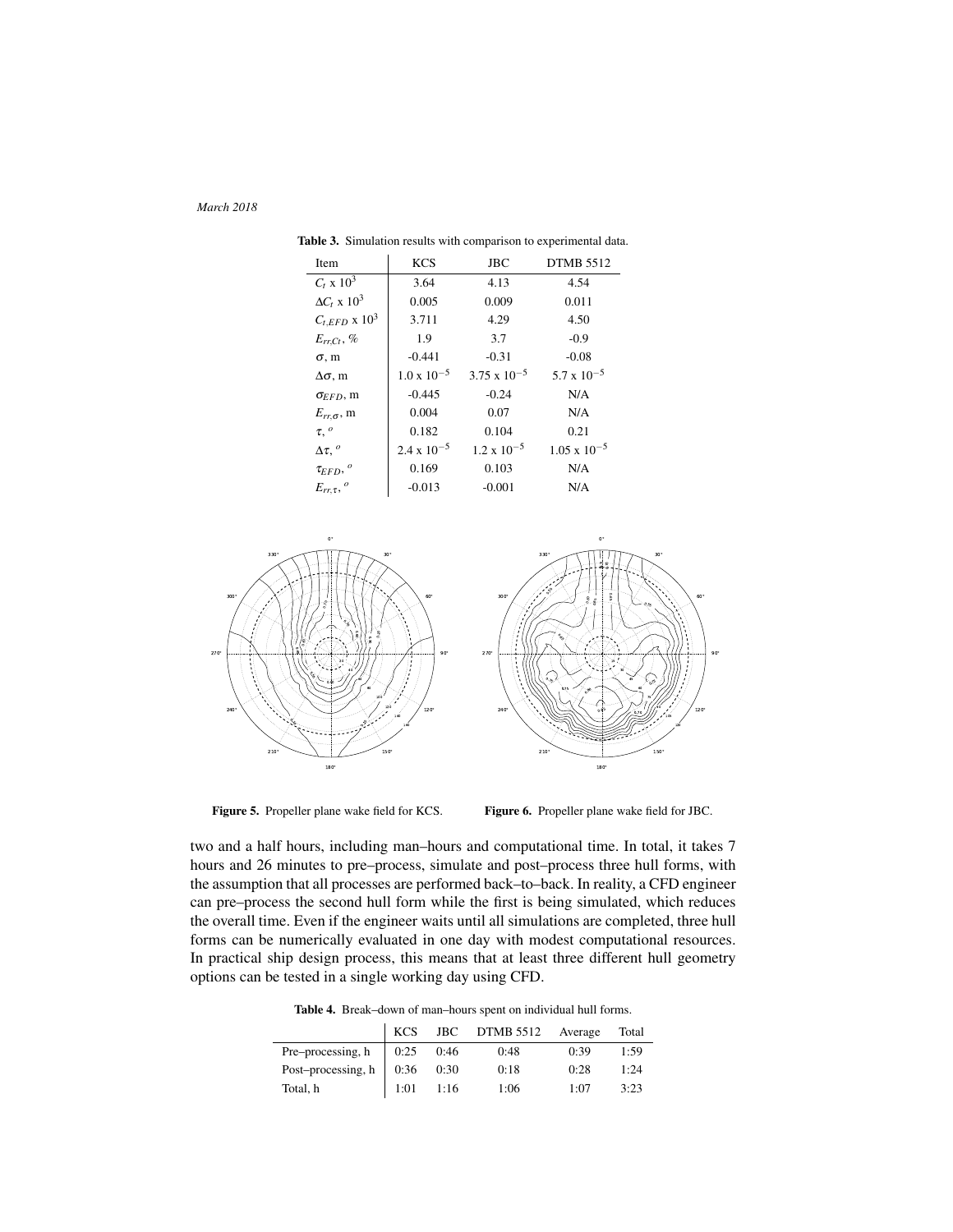

Figure 7. Propeller plane wake field for DTMB.

Table 5. Computational time required for grid generation and running the simulations.

|                                |                   |      | KCS JBC DTMB 5512 Average |      | Total |
|--------------------------------|-------------------|------|---------------------------|------|-------|
| Grid generation, $h \mid 0:10$ |                   | 0:09 | 0:13                      | 0:11 | 0:32  |
| Simulation, h                  | 0:56              | 0:52 | 1:45                      | 1:11 | 3:33  |
| Total, h                       | $\vert$ 1:06 1:01 |      | 1:58                      | 1:22 | 4:0.5 |

Table 6. Total time required for steady state simulations, combining man–hours and computational time.

|                            |      |      | KCS JBC DTMB 5512 Average Total |      |      |
|----------------------------|------|------|---------------------------------|------|------|
| Man-hours, $h$   1:01 1:16 |      |      | 1:06                            | 1:07 | 3:21 |
| CPU time, $h$   1:06 1:01  |      |      | 1:58                            | 1:22 | 4:05 |
| Total, h                   | 2:07 | 2:17 | 3:04                            | 2:29 | 7:26 |

# 4. Conclusions

A numerical framework enabling rapid evaluation of ship resistance in calm water using CFD is presented in this paper. The procedure is based on the Naval Hydro Pack software, where Python based top–level execution system is developed to automatise pre and post–processing of the simulations. High level of automation reduces the required man–hours to a minimum, enabling the method to be used in realistic industrial design processes.

The presented numerical framework is tested on three benchmark hull forms comparing the results with available experimental data. Comparison of resistance, dynamic sinkage and trim is reported, showing good accuracy with prediction of total resistance within 4% error for all hull forms. Results are post–processed by the Python based top– level code, including graphical representation of flow coefficient in the propeller plane, useful for propeller design.

For the complete process of pre–processing, simulating and post–processing of all three simulations, it took 7 hours and 26 minutes including man–hours and computational time. In average, it takes 1:07 man-hours to pre and post-process one hull form, and 1 hour and 22 minutes of computational time to perform the calculation. Hence, for one